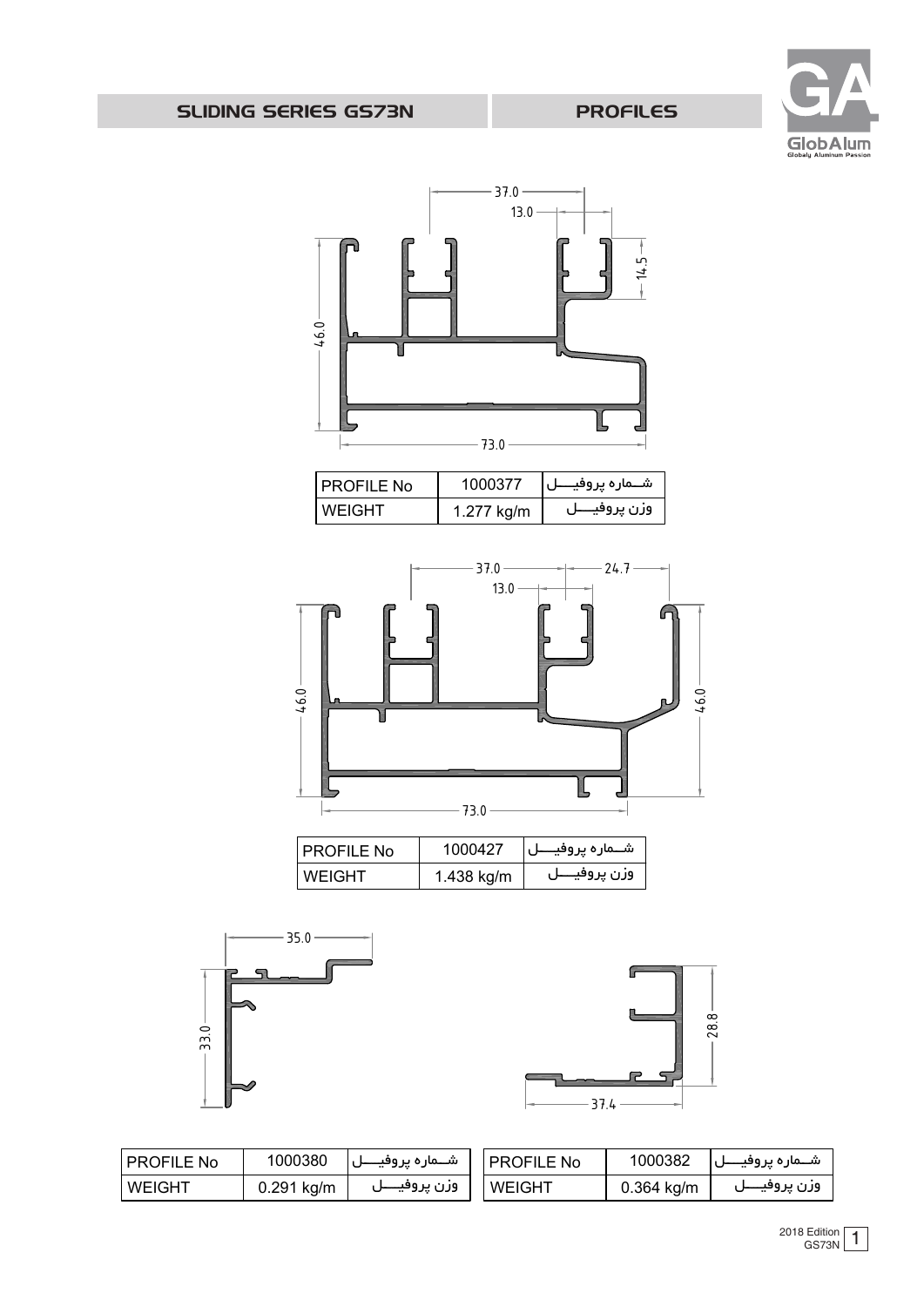

PROFILES







| I PROFILE No | 1000381      | شـــماره يروفيــــــل | PROFILE No    | 1000426    | شــماره يروفيــــل |
|--------------|--------------|-----------------------|---------------|------------|--------------------|
| WEIGHT       | $0.245$ kg/m | ورن پروفیــــا        | <b>WEIGHT</b> | 1.037 kg/m | ورن پروفیــــل     |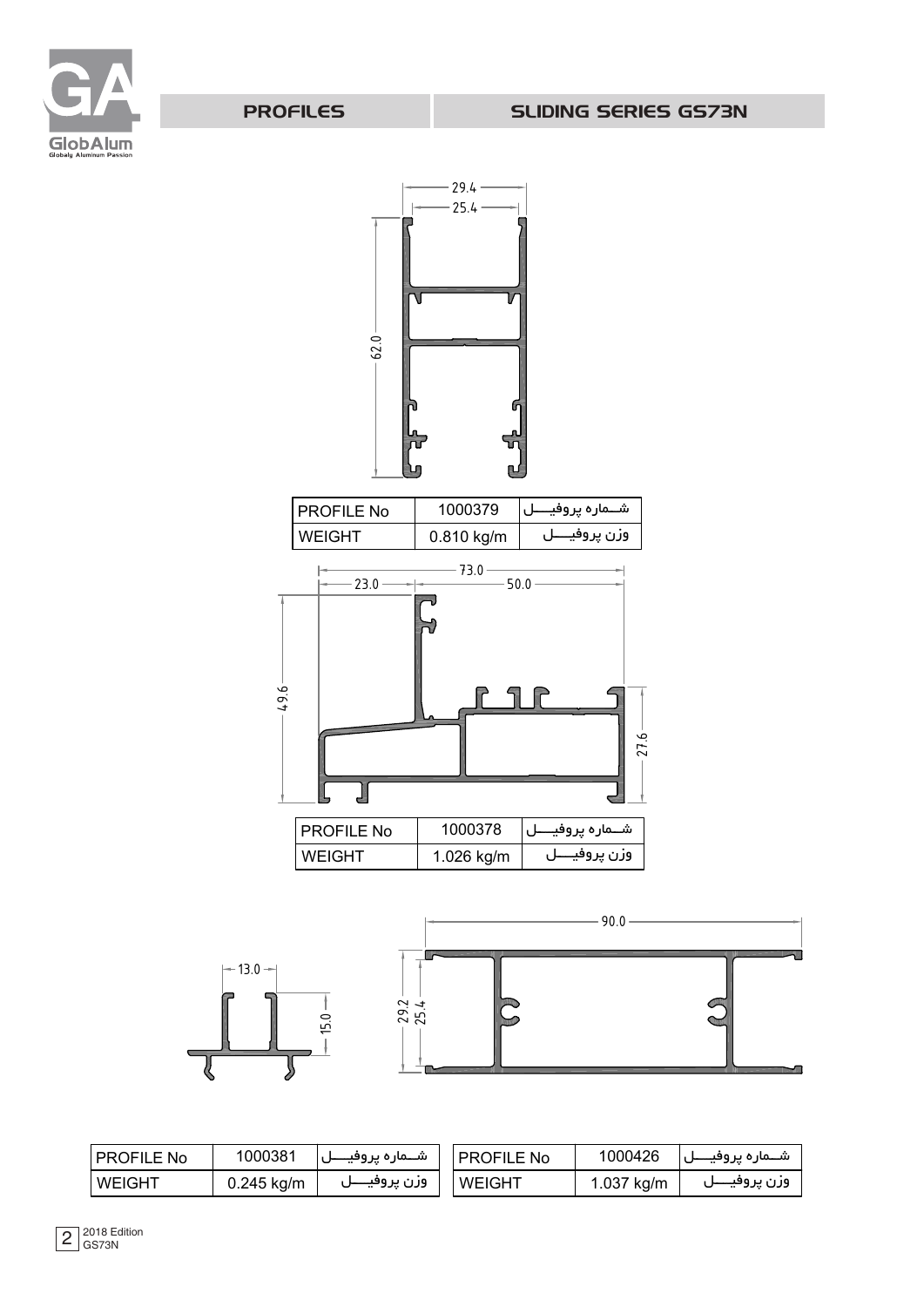| <b>I PROFILE No</b> | 1000406    | شــماره يروفيــــل | l PROFILE No  | 1000407      | شـــماره يروفيـــــل |
|---------------------|------------|--------------------|---------------|--------------|----------------------|
| <b>WEIGHT</b>       | 0.177 kg/m | وزن پروفيــــل     | <b>WEIGHT</b> | $0.105$ kg/m | وزن پروفيــــل       |



**WEIGHT** PROFILE No





1000151

شـــماره پروفیـــــل وزن پروفیـــــل

0.168 kg/m



1000353

شـــماره پروفیـــــل وزن پروفیـــــل

0.160 kg/m

| ' PROFILE No  | 1000244    | شــماره پروفيــــل |
|---------------|------------|--------------------|
| <b>WEIGHT</b> | 1.465 kg/m | وزن پروفيــــل     |

**WEIGHT** PROFILE No



SLIDING SERIES GS73N

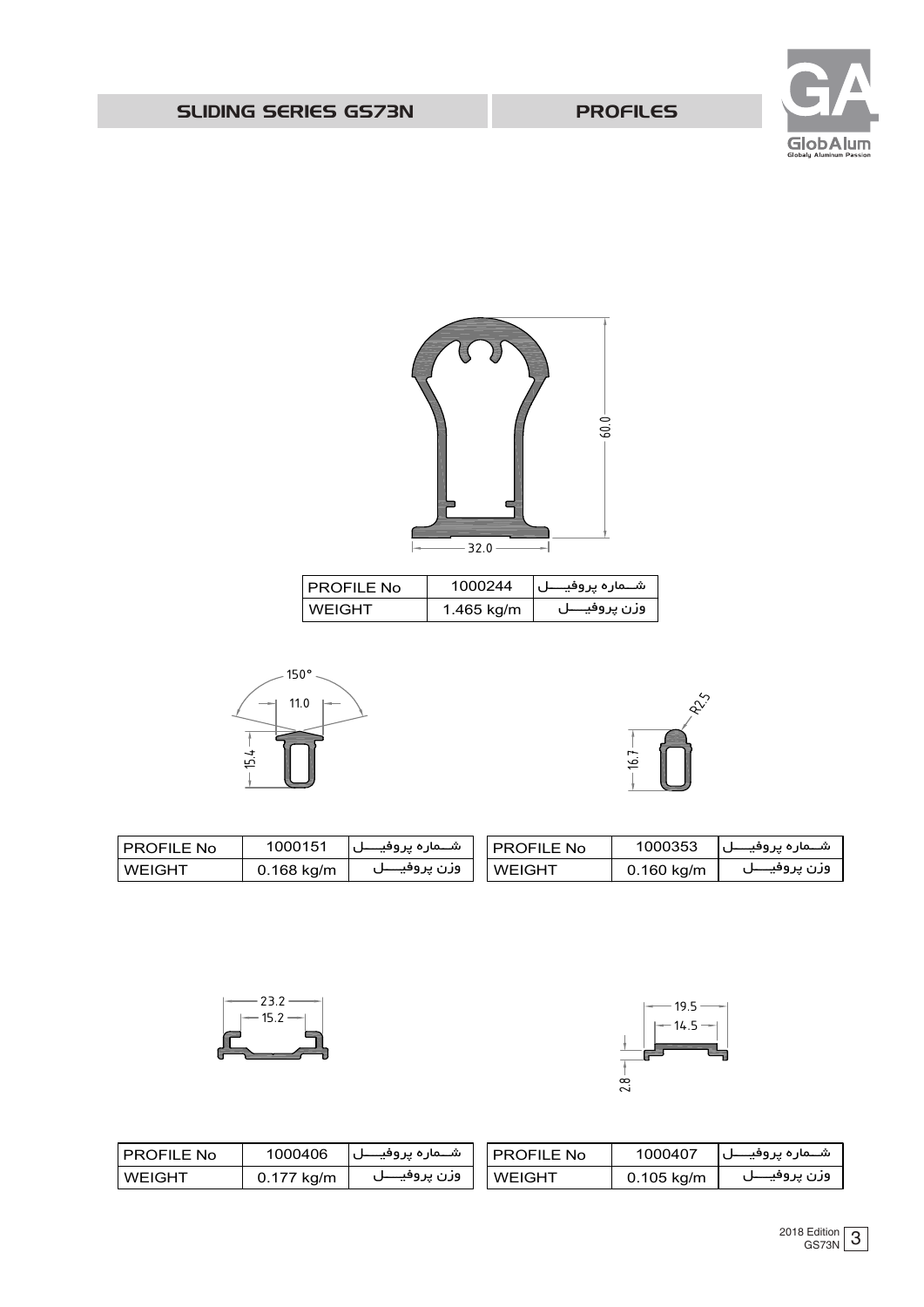

POSIBLE SOLUTION

SLIDING SERIES GS73N

POSSIBLE SOLUTIONS









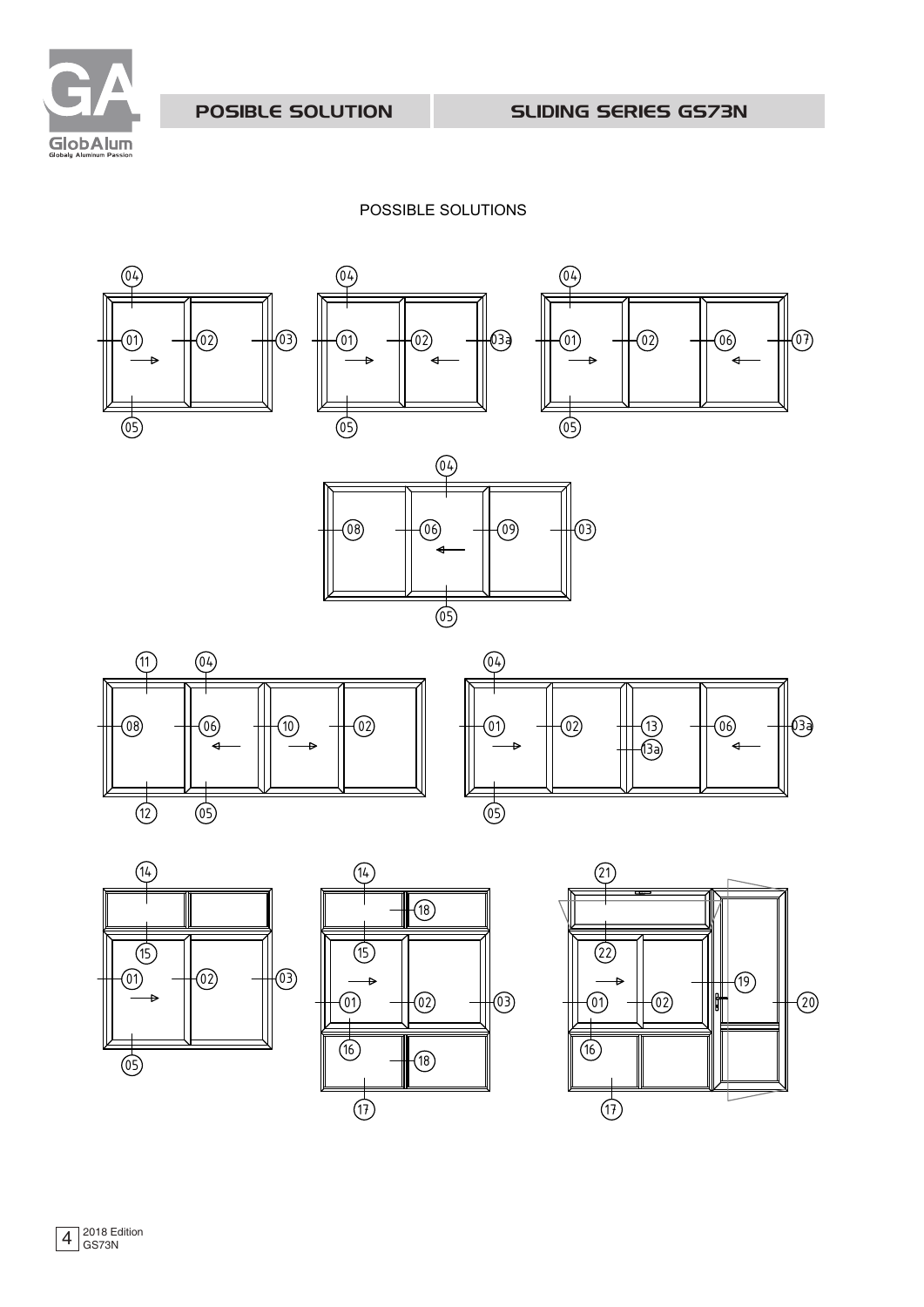$(04)$ 



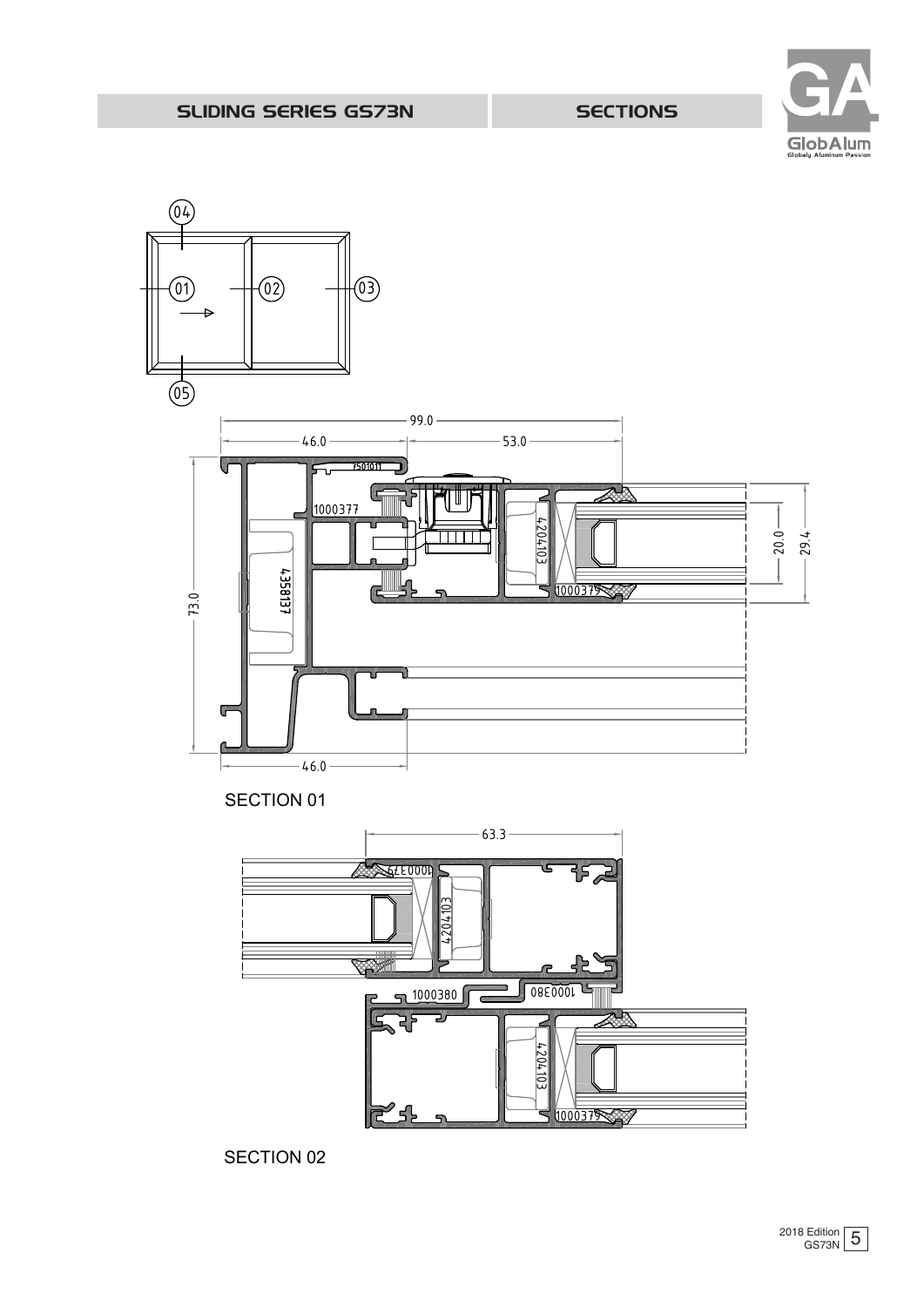



SECTION 03  $\qquad \qquad$ 

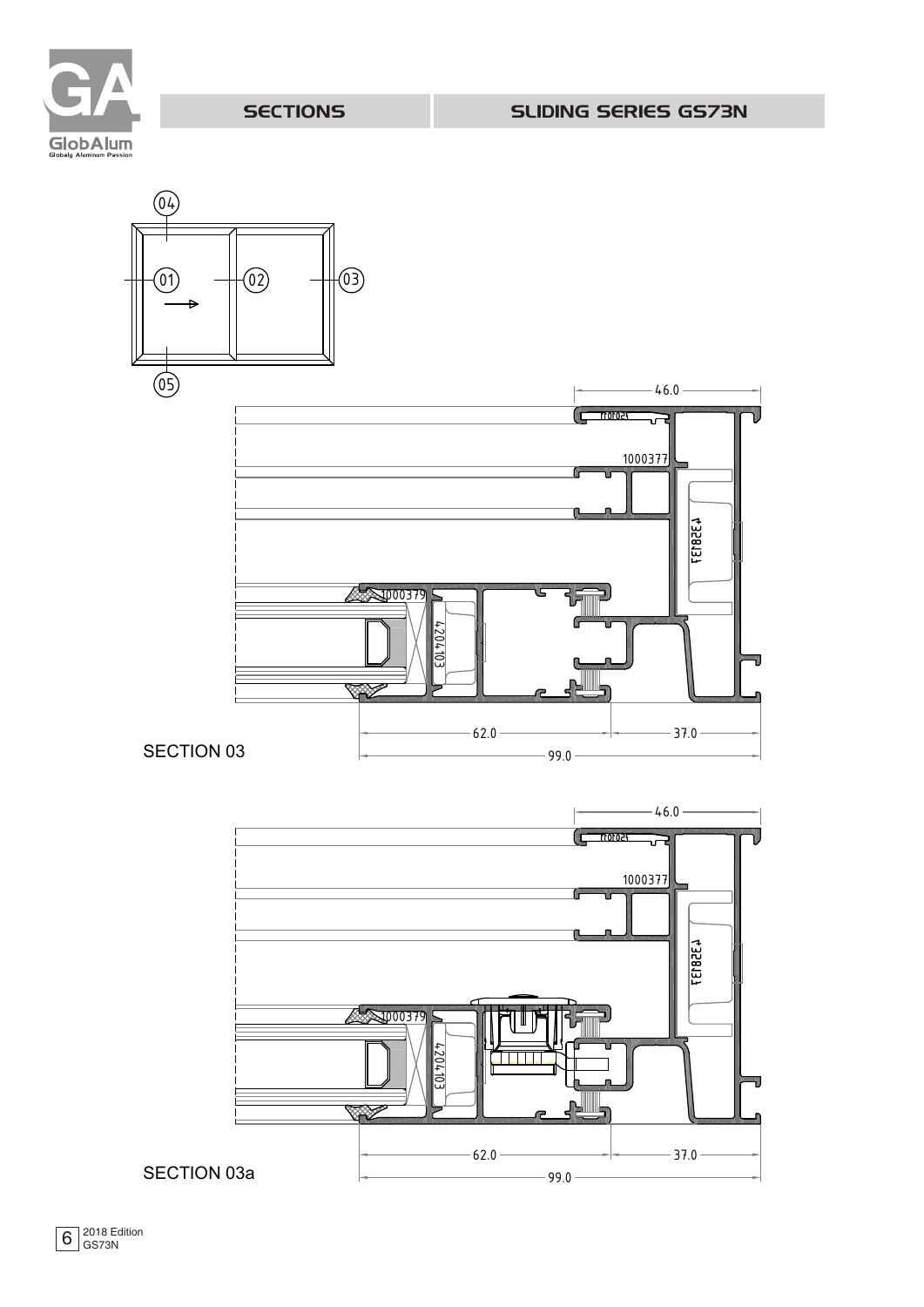

## SLIDING SERIES GS73N

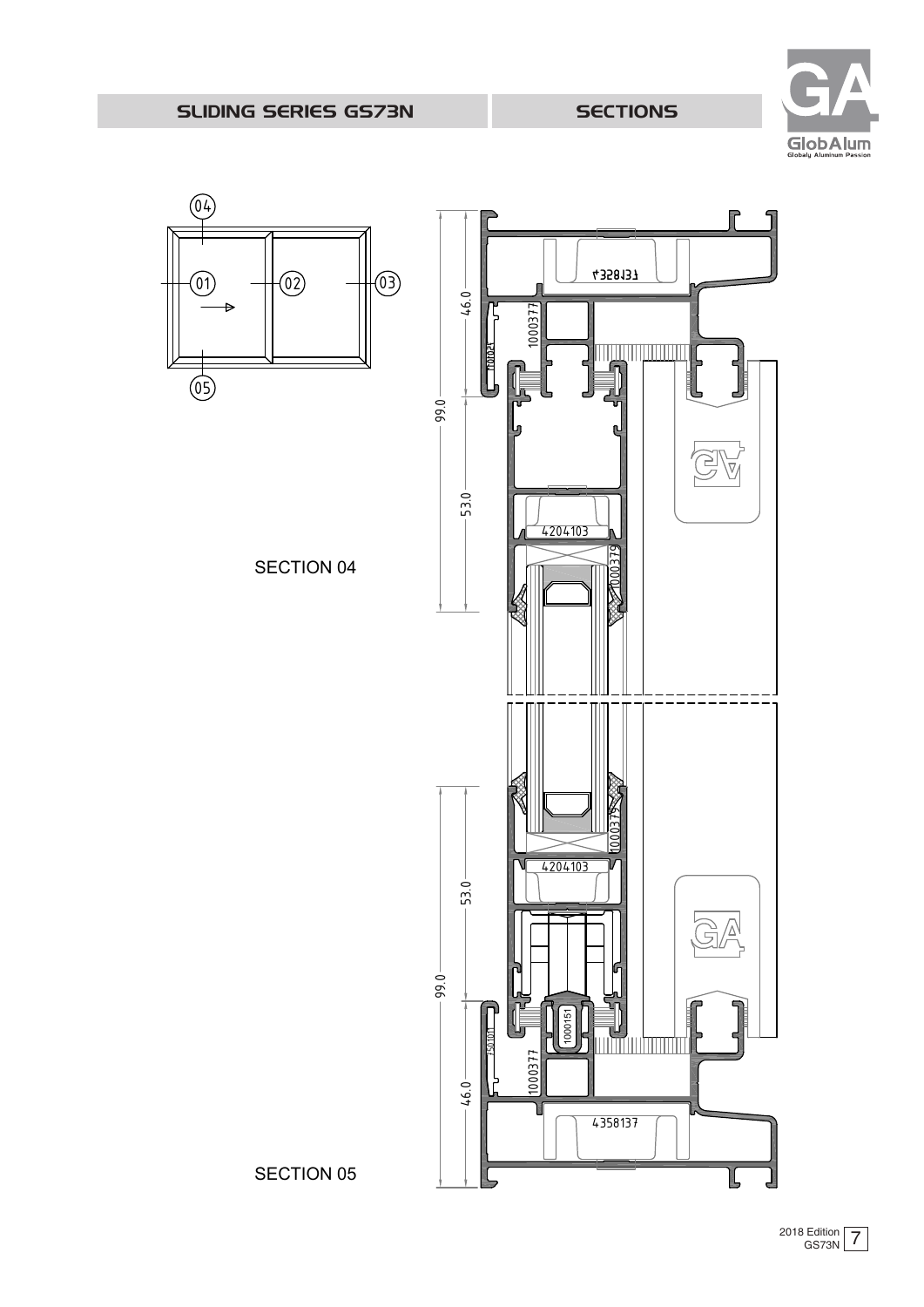



SECTION 06

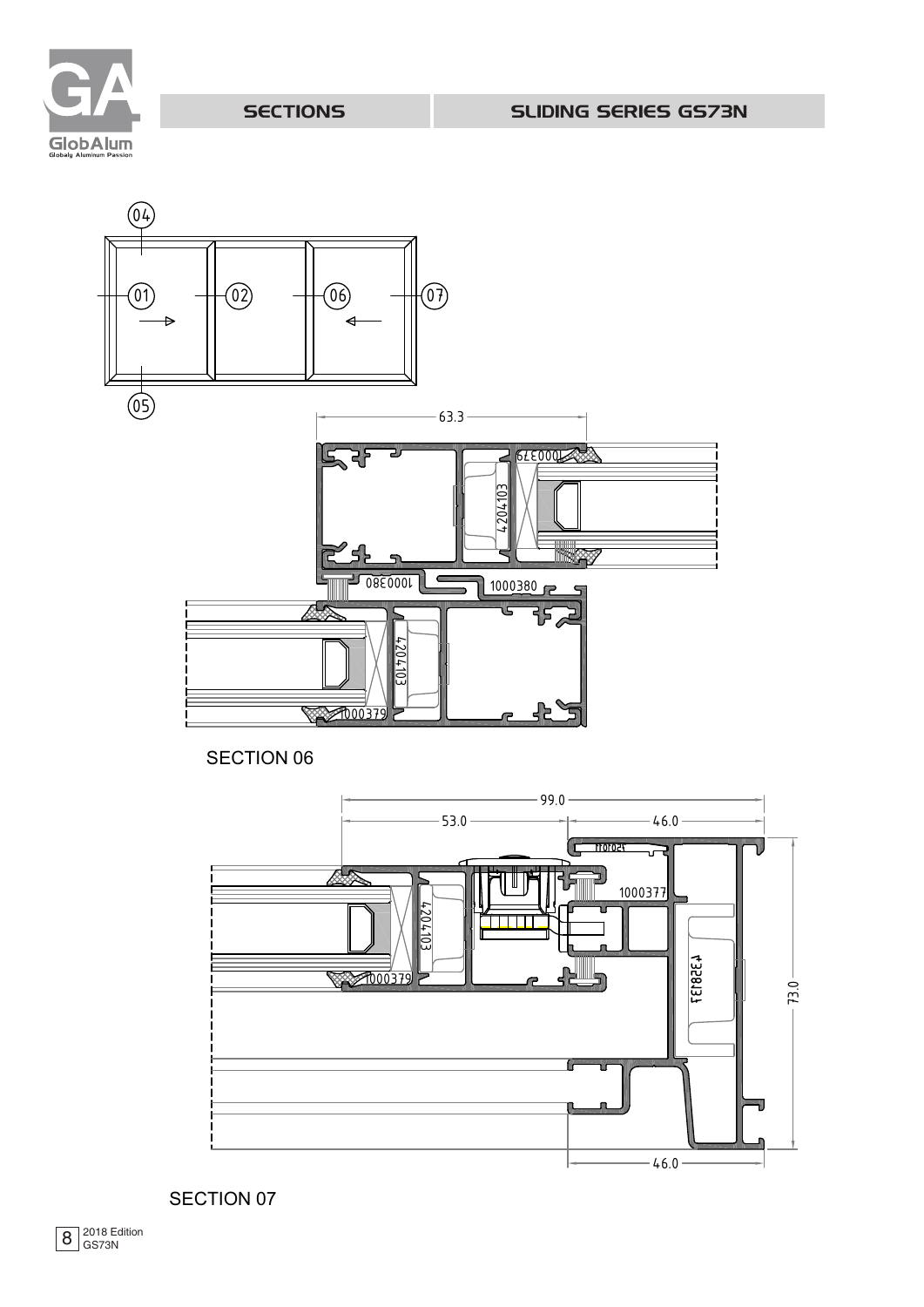



SECTION 08



2018 Edition 9 GS73N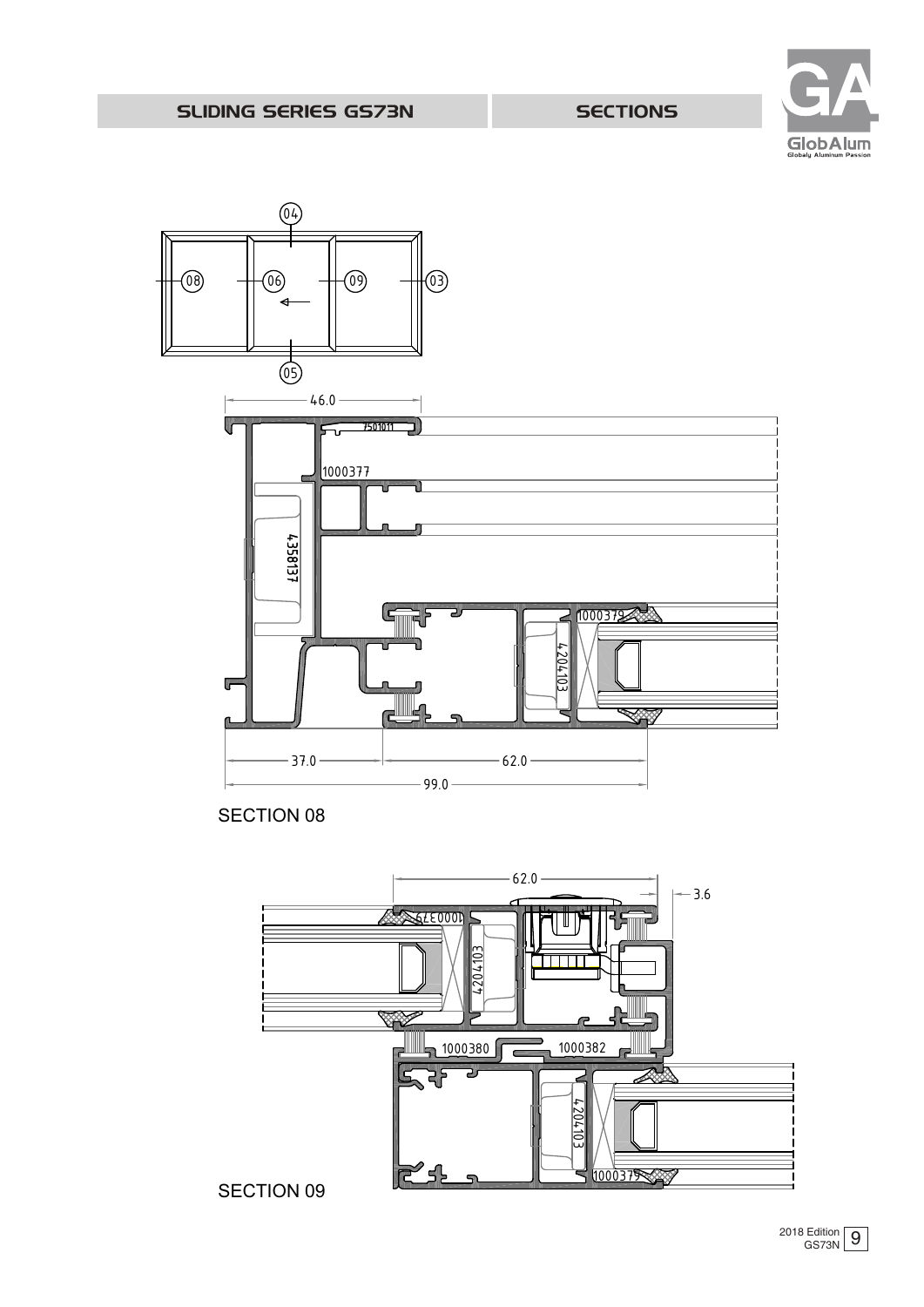





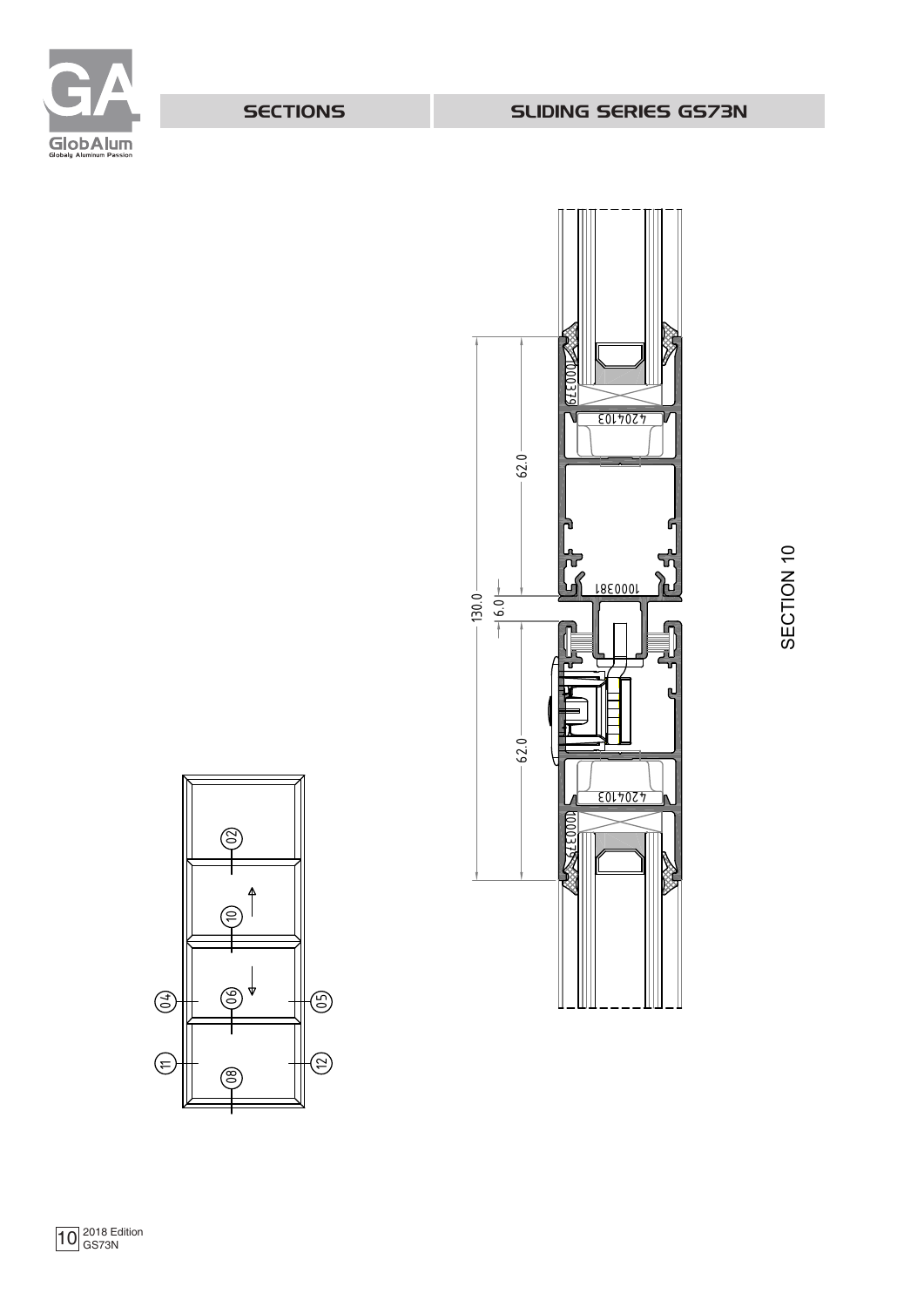

## SLIDING SERIES GS73N

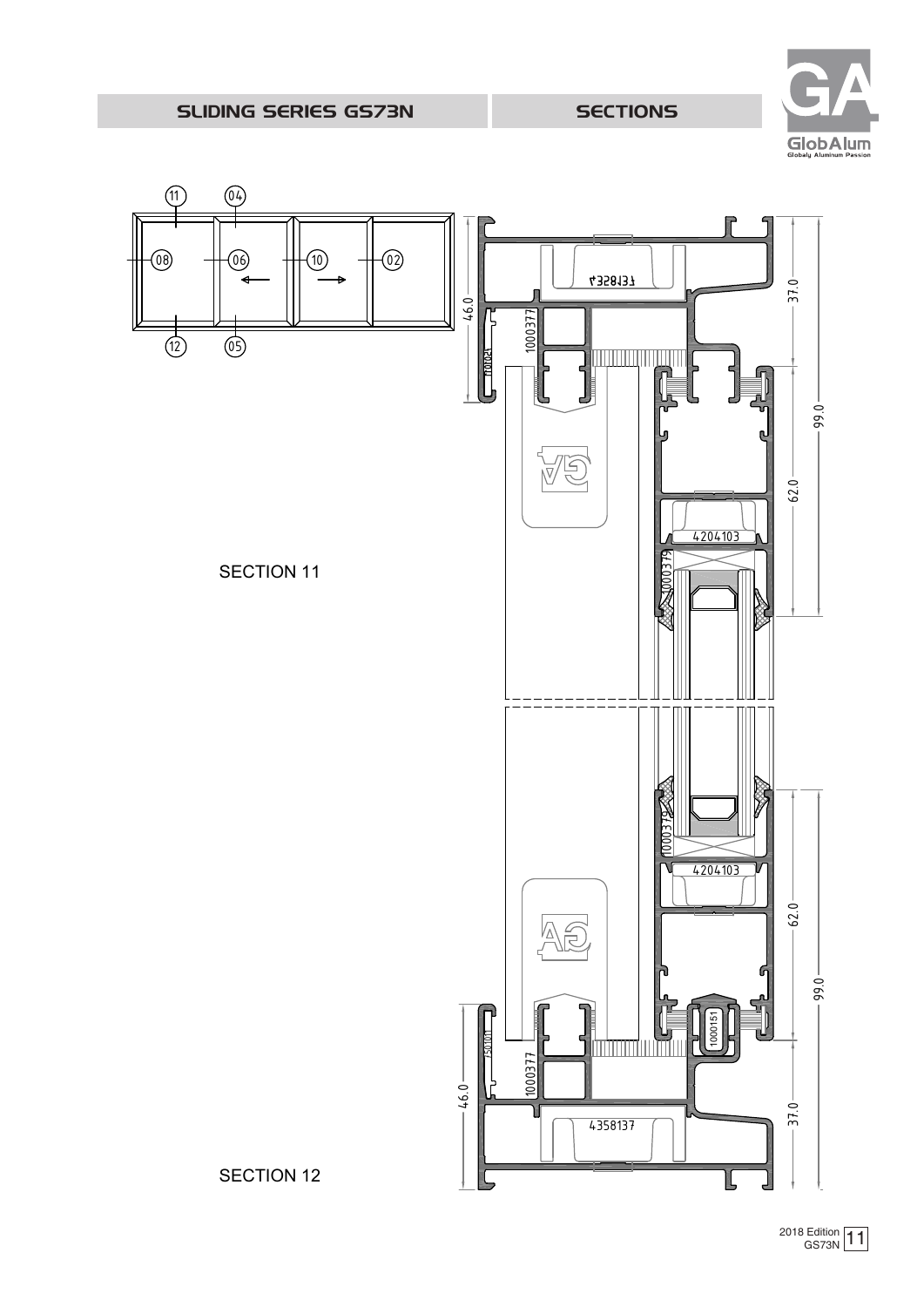



ഭ

(ස

 $\bigoplus$ 

ල



SECTION 13a





 $\bigodot$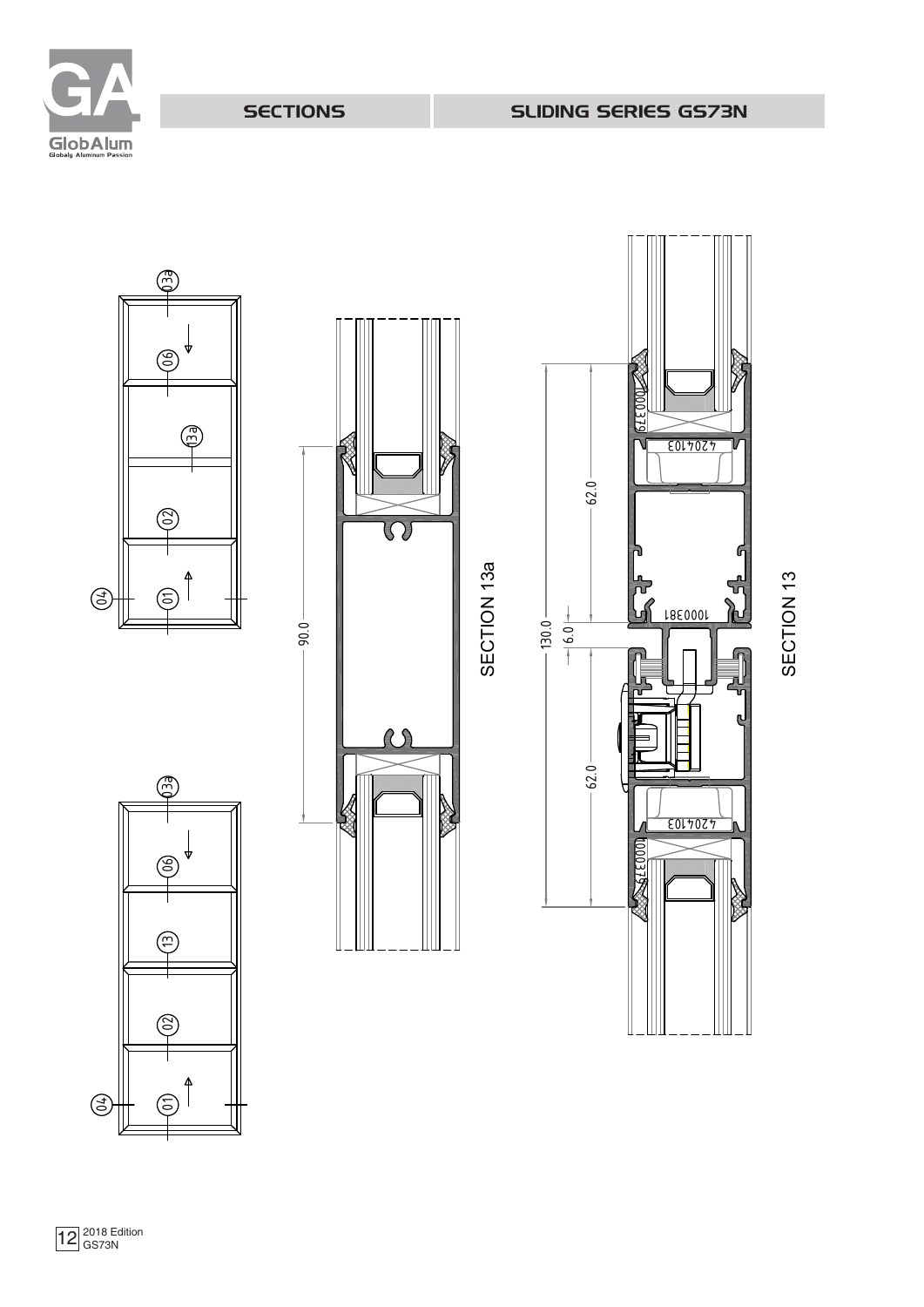

SLIDING SERIES GS73N

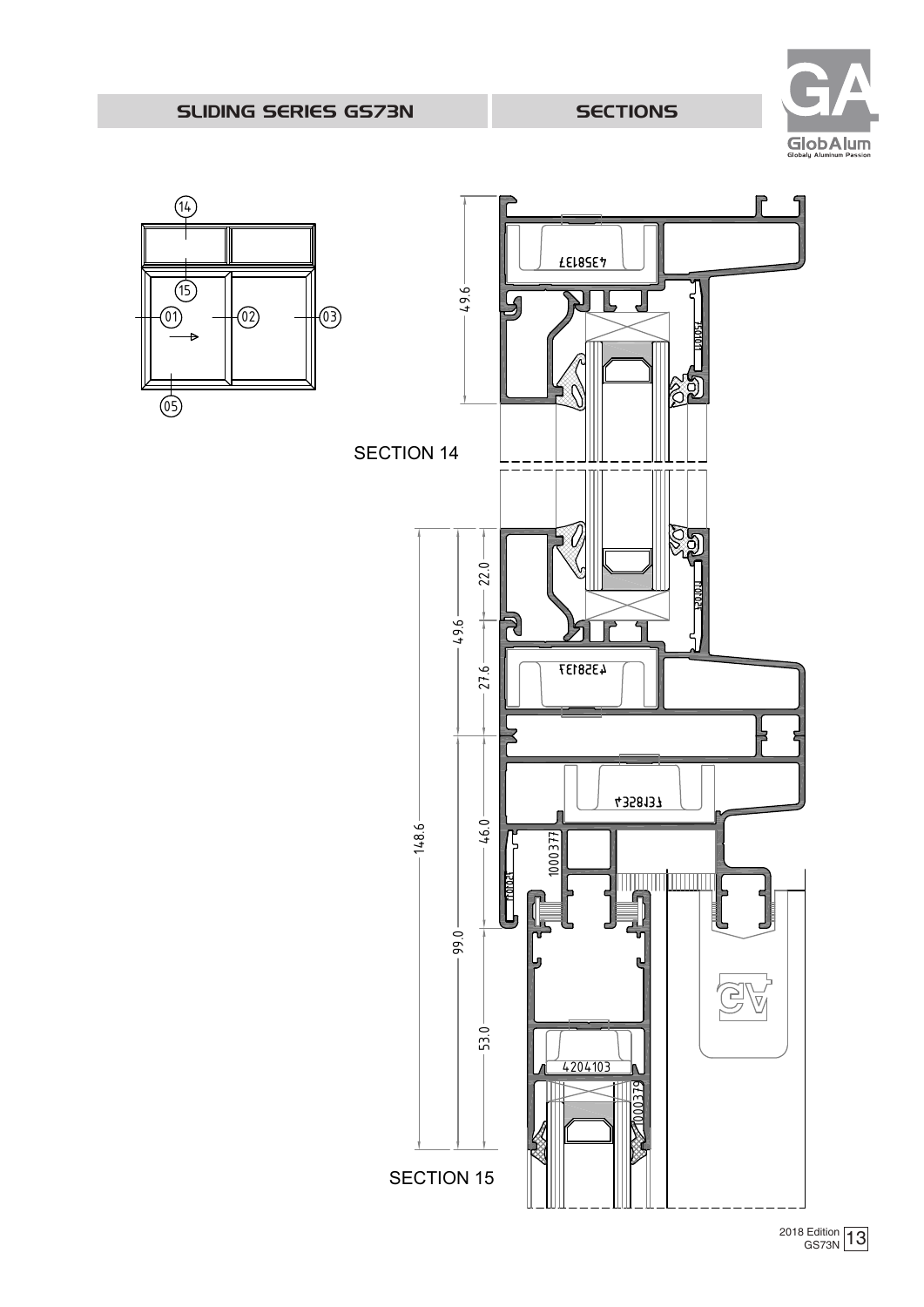

SLIDING SERIES GS73N

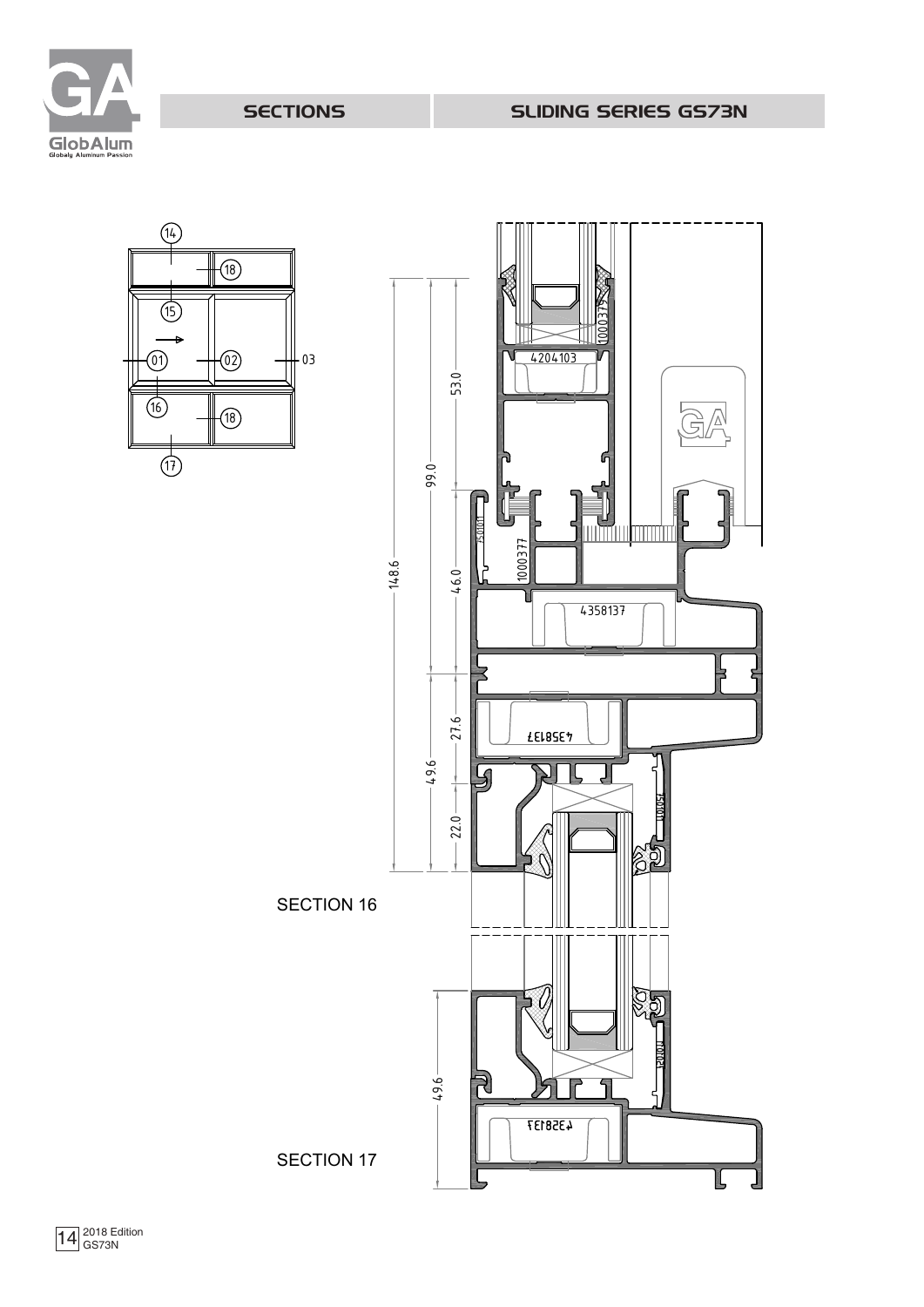



2018 Edition 15 GS73 N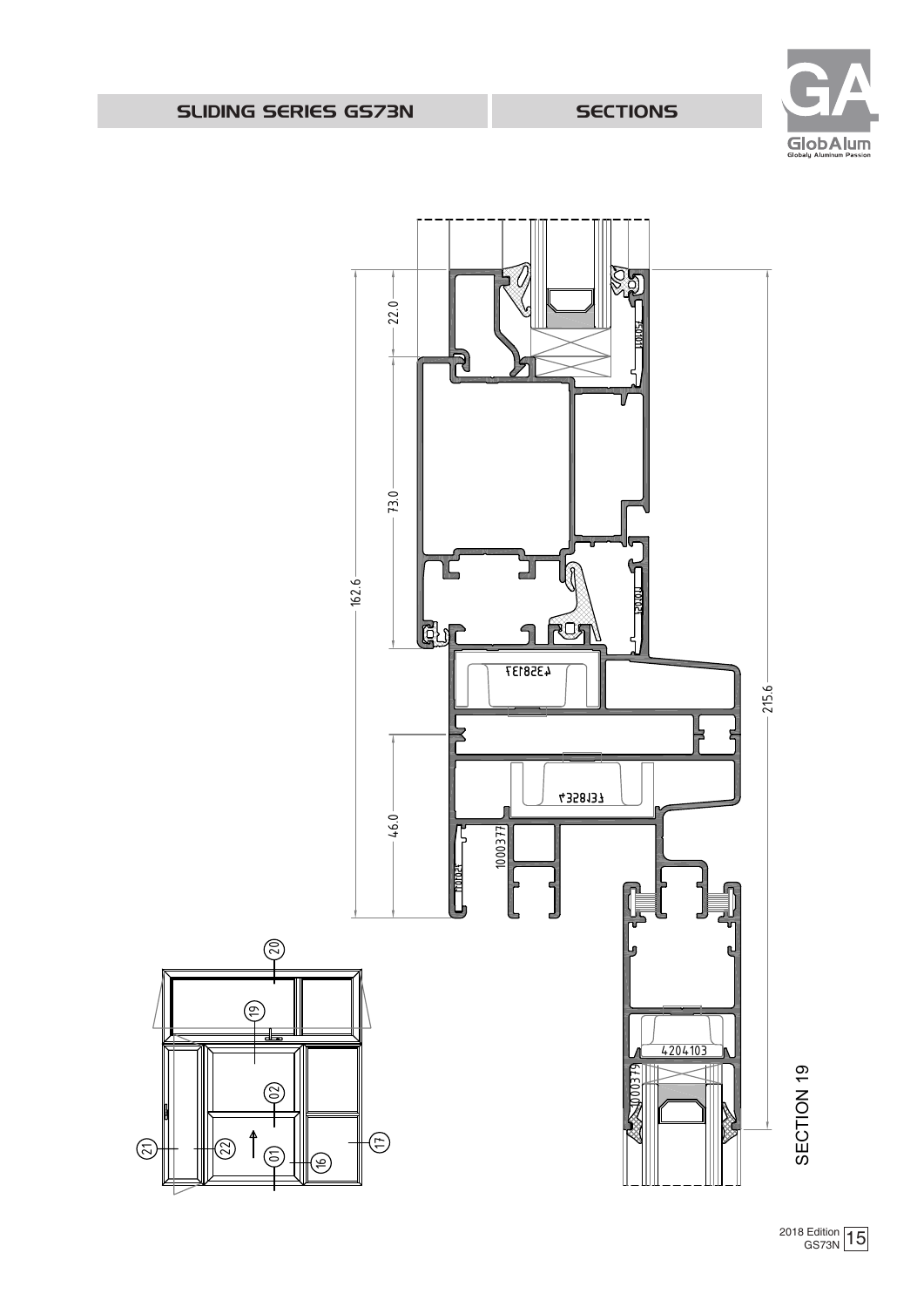





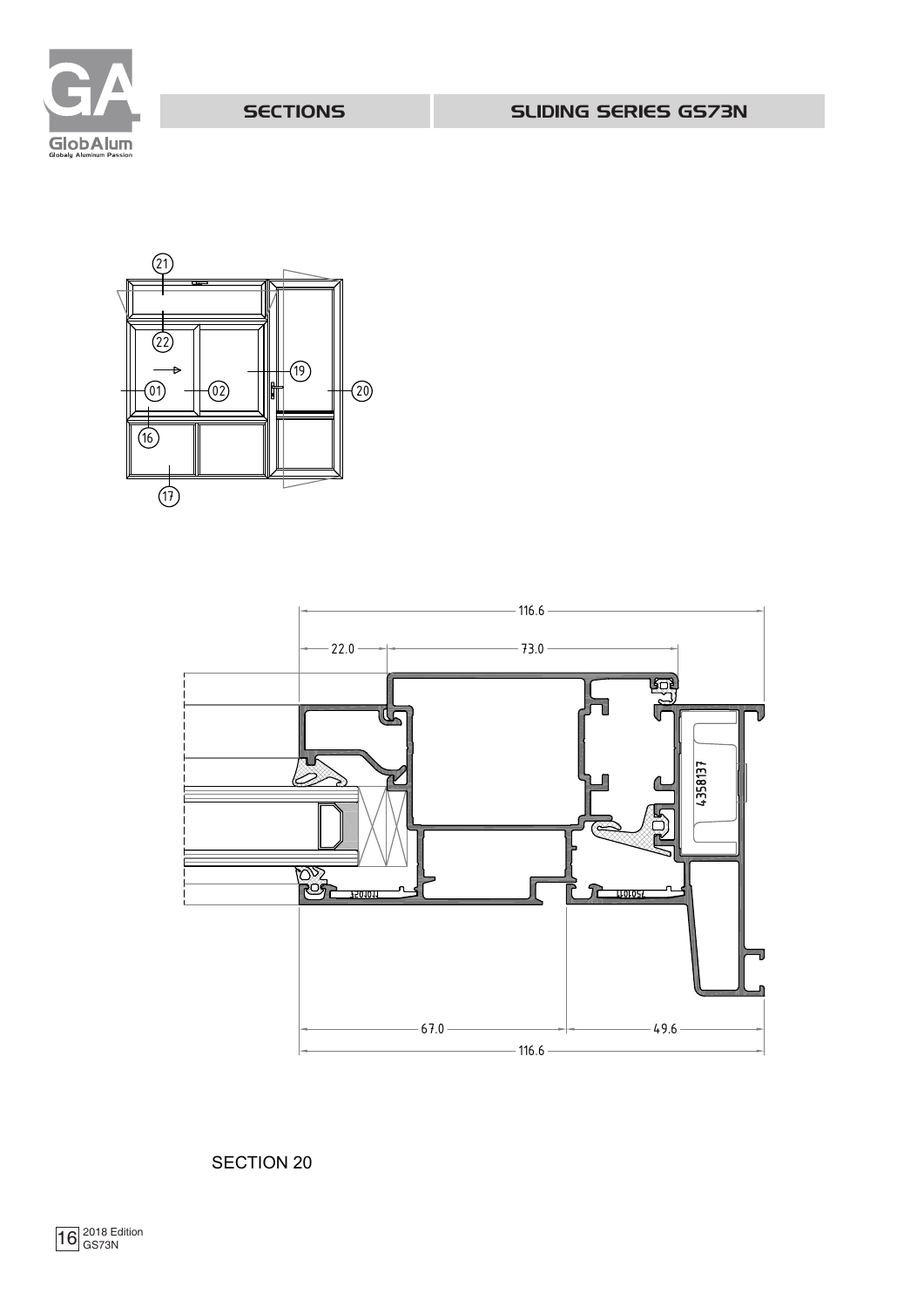